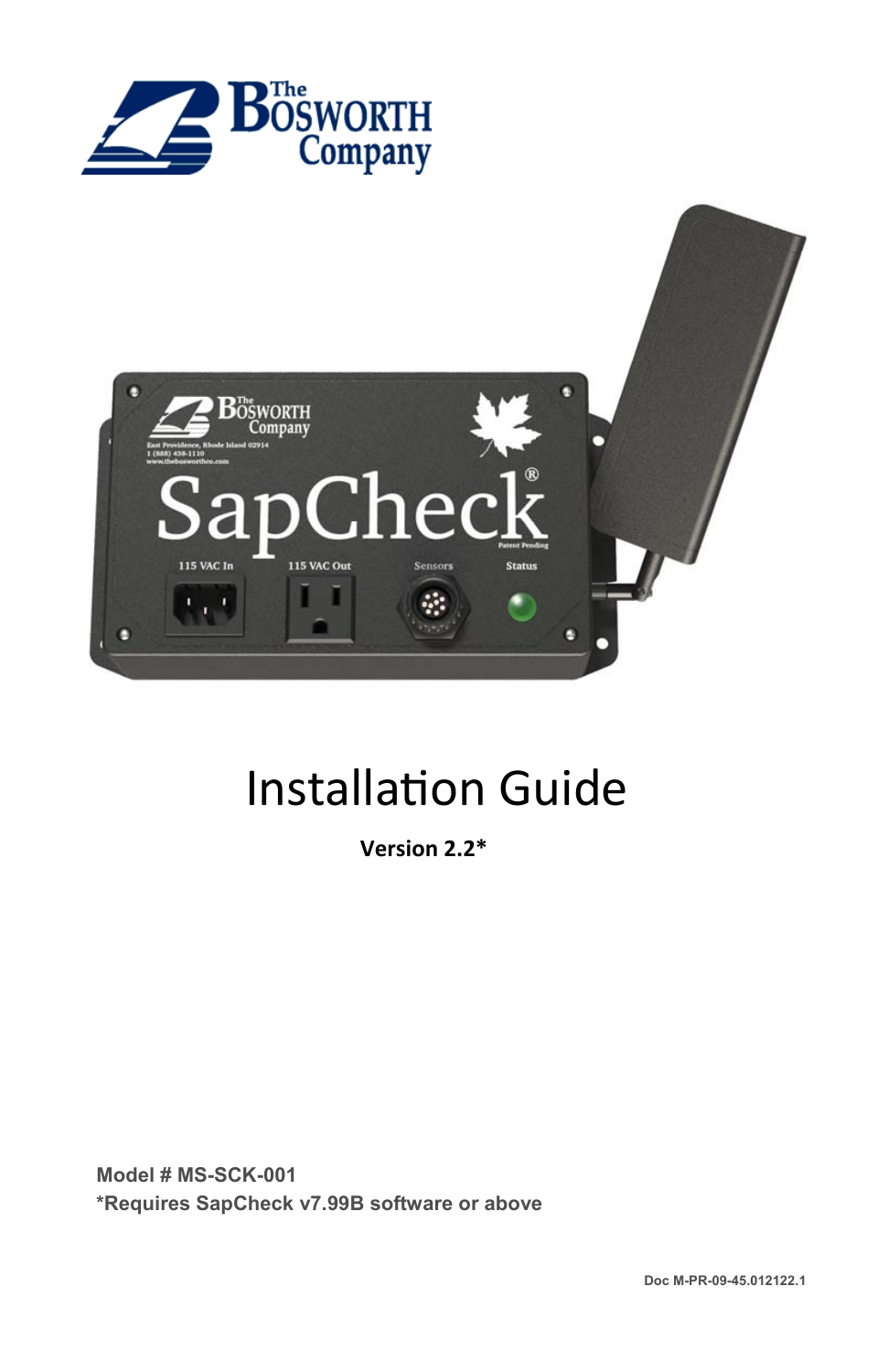# **TABLE OF CONTENTS**

|  | <b>TABLE OF CONTENTS</b>                         |
|--|--------------------------------------------------|
|  |                                                  |
|  |                                                  |
|  | Before You Begin-Check for Communications 3      |
|  |                                                  |
|  |                                                  |
|  |                                                  |
|  |                                                  |
|  |                                                  |
|  |                                                  |
|  |                                                  |
|  |                                                  |
|  |                                                  |
|  | Controller & Pump Power Connections14            |
|  | Controller & Pump Connections with Powertoggle14 |
|  |                                                  |
|  |                                                  |
|  |                                                  |
|  |                                                  |
|  | Doc M-PR-09-45.012122.1                          |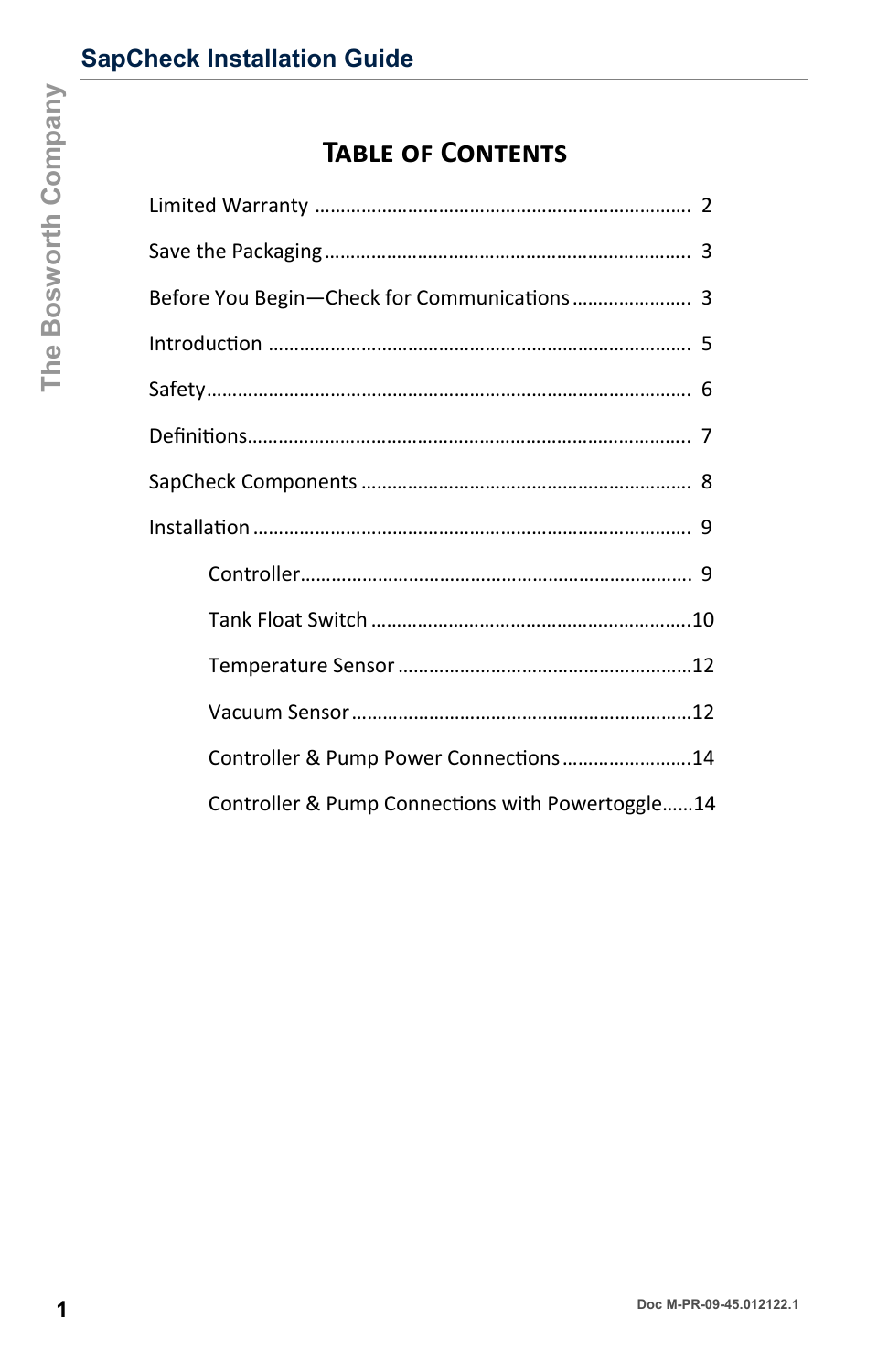#### **LIMITED WARRANTY**

You should first read all the instructions in this Installation Guide before attempting to use this product.

The SapCheck Controller and sensors are warranted against defective material or workmanship from the date of purchase. The warranty period is one (1) year.

This limited warranty applies to repair or replacement of product found to be defective in material or workmanship. This warranty does not apply to damage resulting from commercial, abusive, unreasonable use or supplemental damage. Defects that are the result of normal wear and tear will not be considered manufacturing defects under this warranty. **THE BOSWORTH COMPA-NY IS NOT LIABLE FOR INCIDENTAL OR CONSEQUENTIAL DAMAGES OF ANY NATURE. ANY IMPLIED WARRANTY OF MERCHANTABILITY OR FITNESS FOR A PARTICULAR PURPOSE ON THIS PRODUCT IS LIMITED IN DURATION TO THE DURATION OF THIS WARRANTY.** Some jurisdictions do not allow the exclusion or limitation of incidental or consequential damages or limitations on how long an implied warranty lasts, so the above limitations or exclusions may not apply to you. This warranty gives you specific legal rights, and you also may have other rights which vary from jurisdiction to jurisdiction. This warranty applies only to the original purchaser of this product from the original date of purchase.

At its option, The Bosworth Company will repair or replace this product if it is found to be defective in material or workmanship.

This warranty does not cover damage resulting from any unauthorized attempts to repair or from any use not in accordance with the instruction manual.

**NOTE: IF YOU EXPERIENCE A PROBLEM, PLEASE FIRST CONTACT SUP-PORT@THEBOSWORTHCO.COM OR CALL US TOLL-FREE AT 1-888-438-1110. PLEASE HAVE AVAILABLE THE SAPCHECK MODEL NUMBER PRINTED ON THE BOTTOM OF THE CONTROLLER BOX. DO NOT RETURN THE PRODUCT TO THE ORIGINAL PLACE OF PURCHASE WITHOUT A RETURN MERCHANDISE AU-THORIZATION. DO NOT ATTEMPT TO OPEN THE SAPCHECK CONTROLLER BOX YOURSELF. DOING SO MAY VOID YOUR WARRANTY AND MAY CAUSE PERSONAL INJURY OR DAMAGE TO THE PRODUCT.**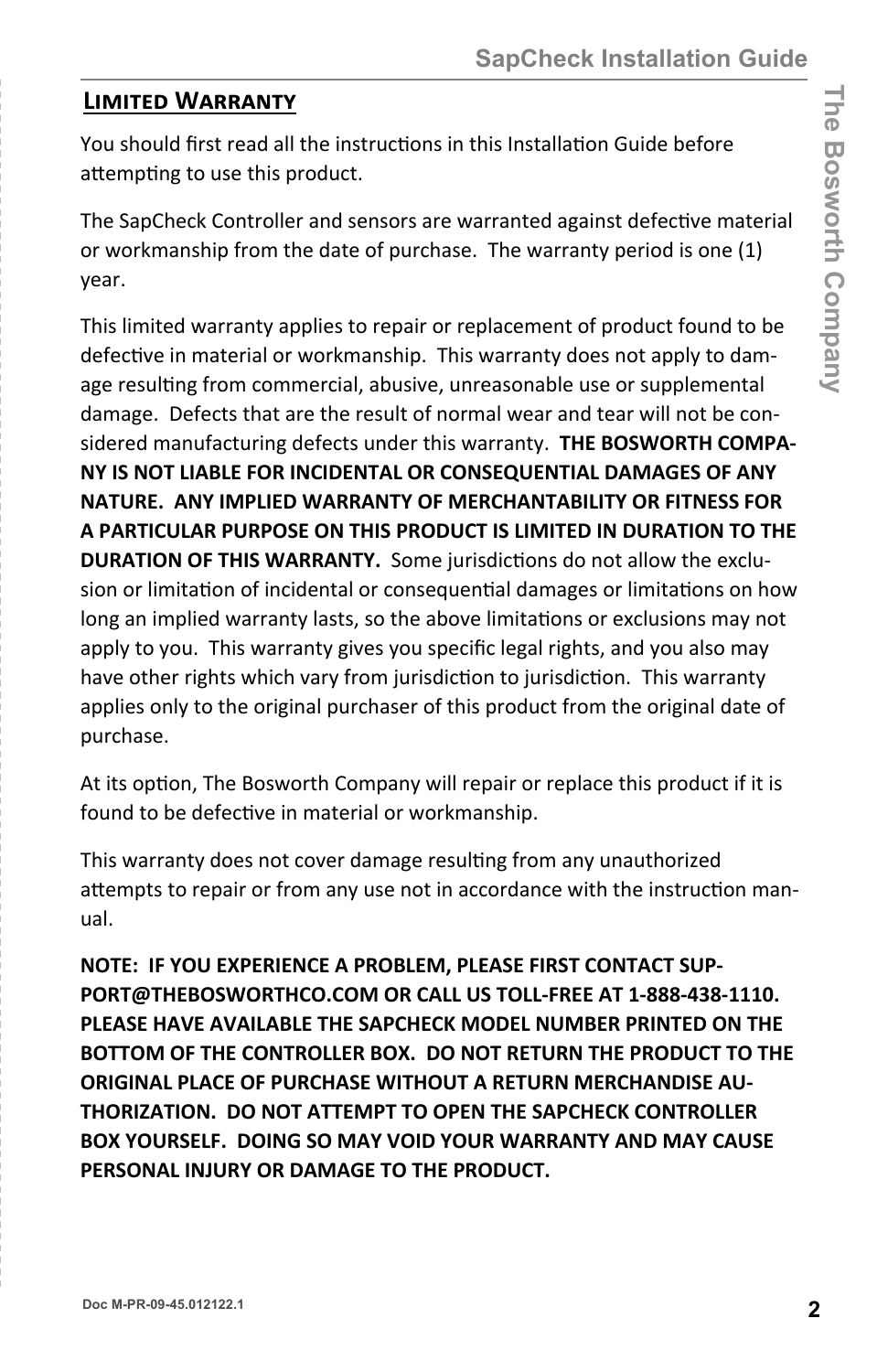# **IMPORTANT! READ THIS FIRST !**

# **SAVE THE PACKAGING!**

Should you need to return SapCheck for any reason, you will need to send it back in its original carton in order to reduce the risk of possible damage during shipping. Shipping damage may not be covered under the product warranty if SapCheck has not been properly packaged in its original container prior to shipment.

# **BEFORE YOU BEGIN-CHECK FOR COMMUNICATIONS**

Before you begin your installation, check to be sure that there is sufficient cell phone signal strength at your sugarbush for SapCheck to operate.

*Note:* If you purchased your SapCheck unit from a dealer, you will need to first contact The Bosworth Company to purchase a SapCheck Support Plan for your unit. (*See page 20 for details.)* Purchasing a plan will allow your SapCheck device to be assigned a SapCheck phone number to communicate on a cellular network. If you purchased your SapCheck directly from The Bosworth Company, then a phone number has already been assigned to your SapCheck, and your unit is ready to send and receive text messages. **3 DOCAL THE THE THE STRANT! READ THIS FIRST!**<br> **3 SAVE THE PACKAGING!**<br>
Should you need to return SapCheck for any reason, you will need to send it<br>
the solignal canon in order to reduce the risk of positive damage during

Remove the SapCheck Controller from the packaging and attach the antenna to the box as shown in the figures below.



Figure 1a. Screw the antenna into the antenna port on the side of the SapCheck Controller.



Figure 1b. Flip the antenna up. Optionally, rotate the antenna so that the flat side faces forward.



Figure 1c. Antenna installed in optional rotated orientaƟon.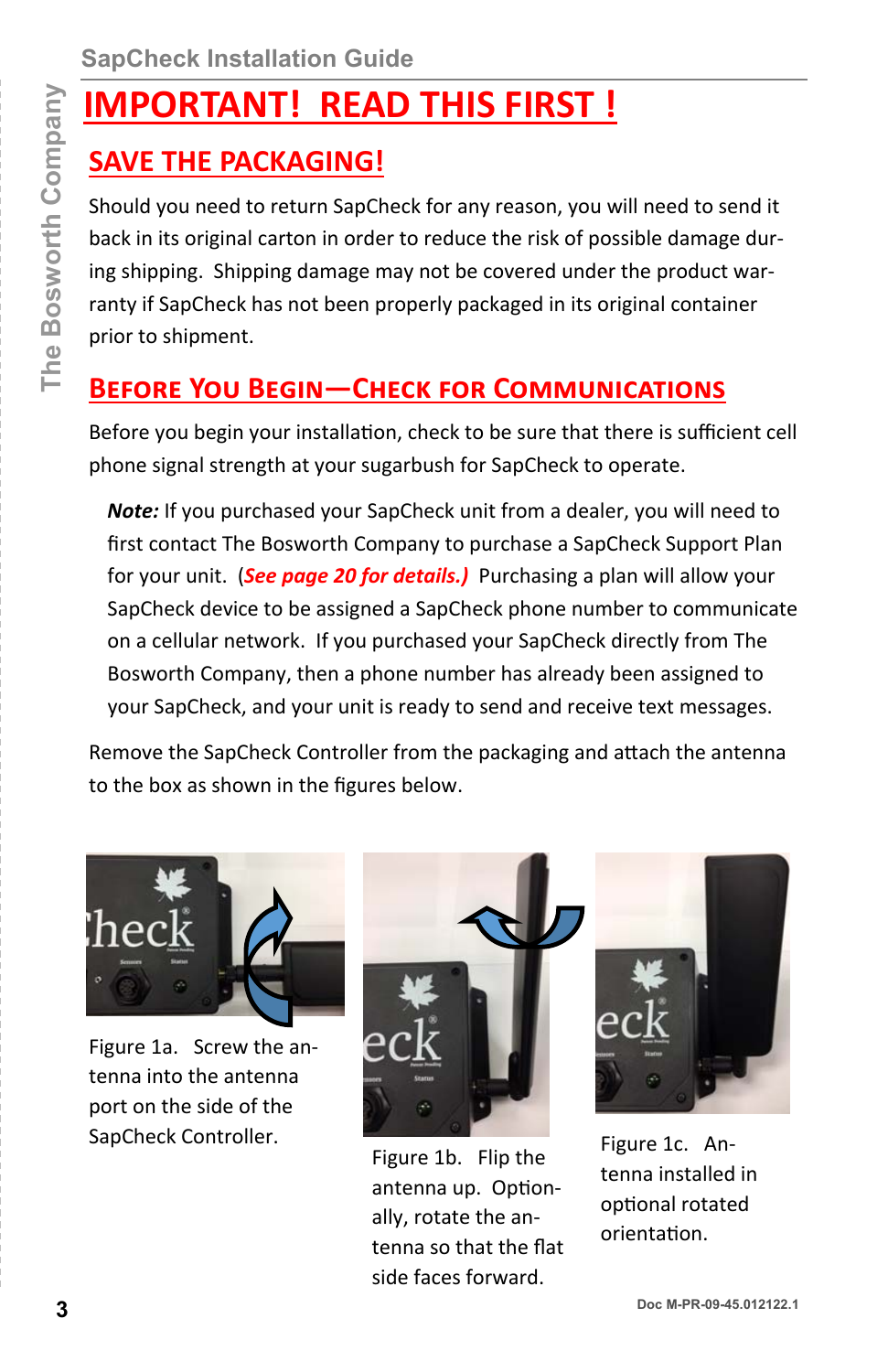# **CHECK FOR COMMUNICATIONS (CONT'D)**

Bring the SapCheck Controller and power cord to your sugarbush. Be sure to have with you the cell phone that is going to function as a SapCheck Command Number.

While at your sugarbush, connect the SapCheck Controller to power. (

Note: For this initial communications test, you do not need to con*nect any of the SapCheck sensors to the Controller.)* 

If there is sufficient cell phone connectivity at the sugarbush, then within approximately two minutes after powering on, SapCheck will send a text message to your cell phone, indicating the software version that is running, e.g.,

SapCheck version 7.96

*example of start-up text message sent to your phone*

You can text the command "**get signal**" to SapCheck and it will return a percent indicator of cell phone signal strength.

*If you do not receive this text message, or if the percent signal strength is below 10%, then there may be insufficient cell phone signal strength at your sugarbush for SapCheck to operate.*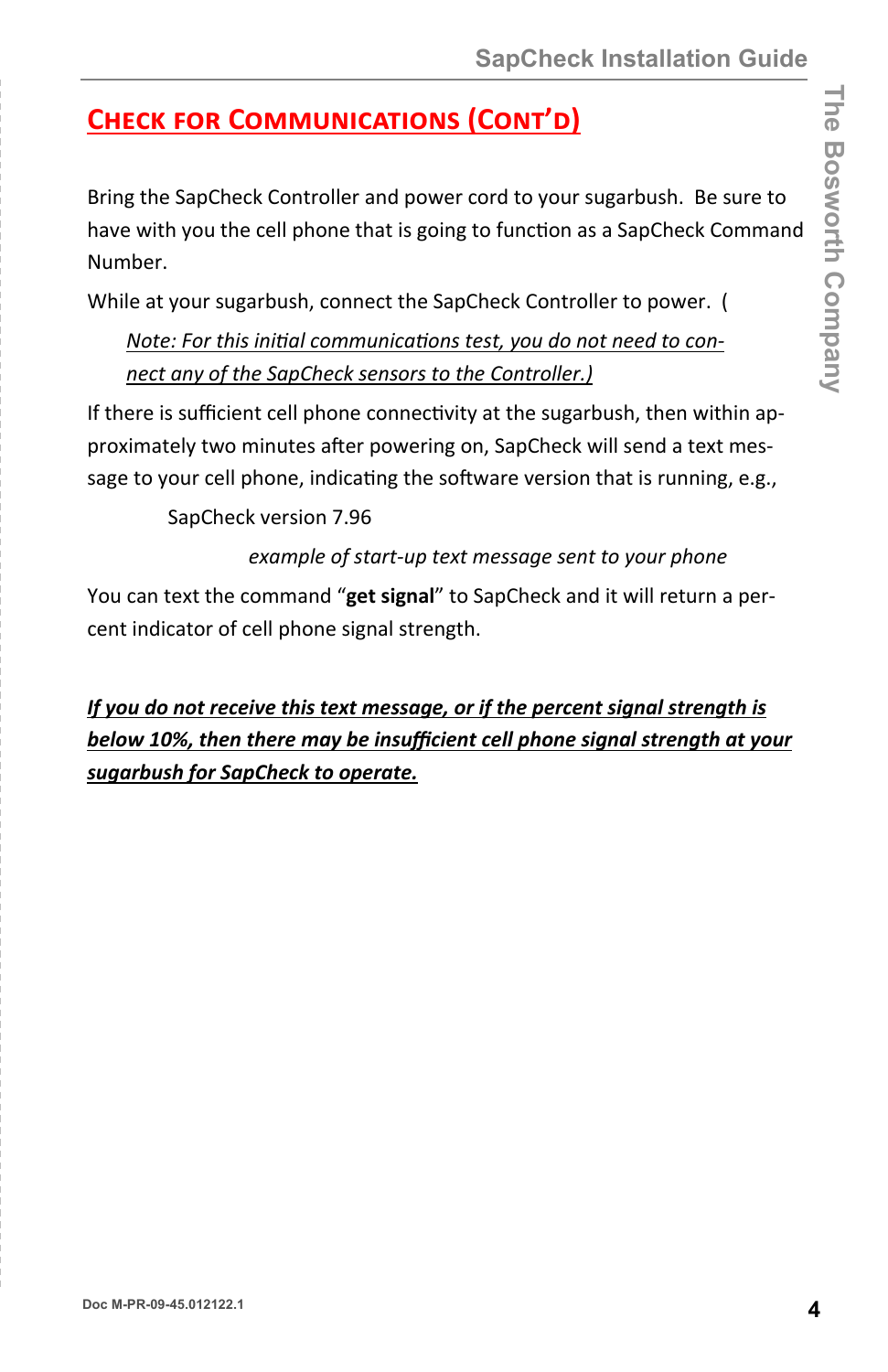### **INTRODUCTION**

SapCheck is used to remotely monitor and control vacuum pump operation at maple syrup sugarbushes. It consists of a Controller together with three (3) sensors and associated connecting wires to monitor vacuum and temperature conditions at the sugarbush. SapCheck also sends an alert when the sap in the collection tank has reached a user-specified target level.



**Figure 2** 

SapCheck requires 120 VAC power to the controller, and it can control vacuum pumps that operate on 120 VAC. Vacuum pumps up to 1/2 Hp can be directly controlled with SapCheck. Larger horsepower vacuum pumps can be controlled with the optional PowerToggle available for SapCheck.

However, SapCheck is not limited to controlling pumps that plug directly into the SapCheck Controller. SapCheck can be used to control power to any electrical device that is powered by 120 VAC and does not draw more than 370 watts of power. This includes the possibility of controlling 120 VAC relays that control larger pump equipment.

SapCheck operates by sending and receiving text messages over a cellular network. To operate properly, cell phone communications must be available at the sugarbush, but only to the extent of being able to send and receive text messages.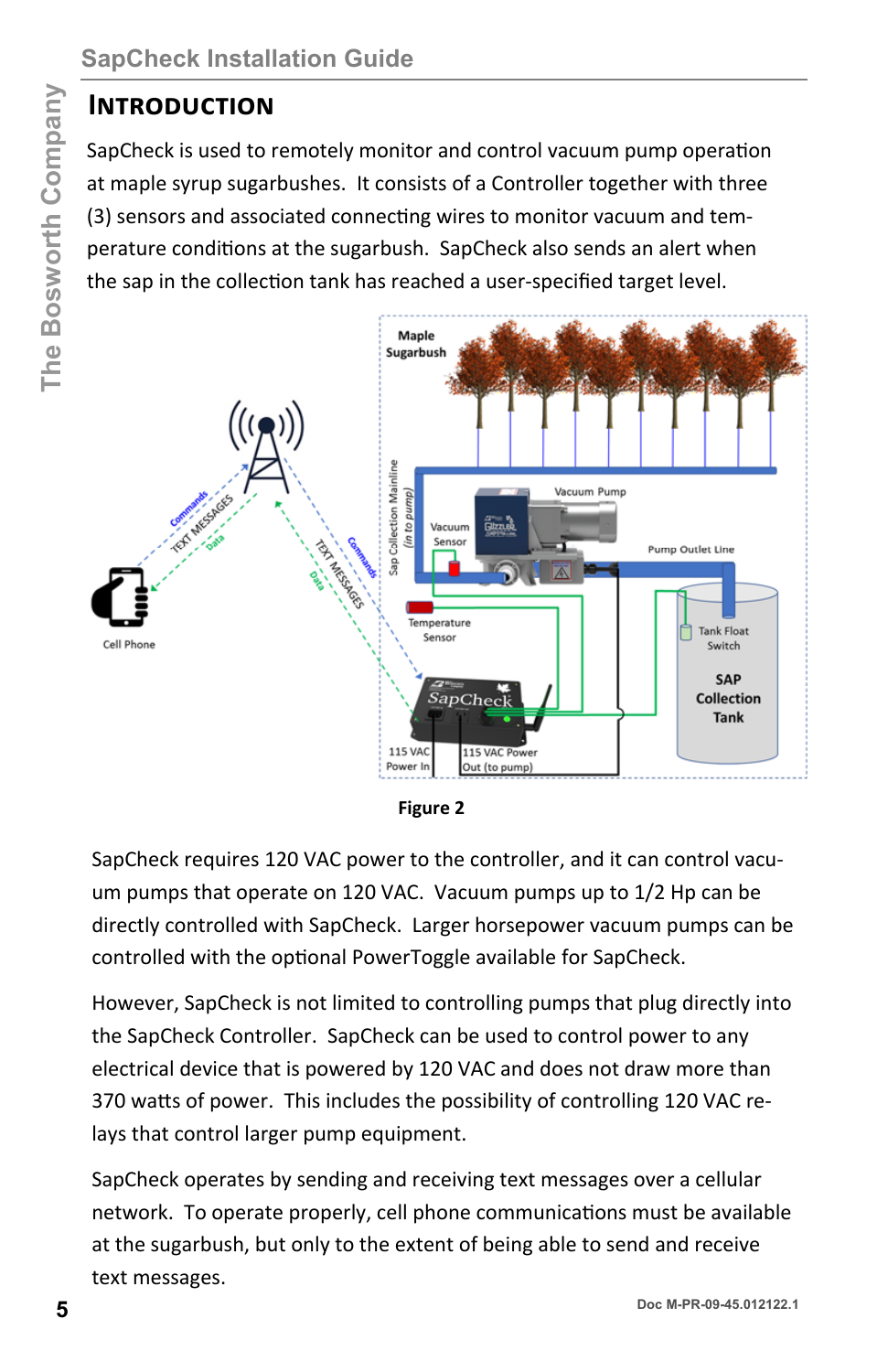Each SapCheck unit has an associated phone number that is used for sending text messages to it. If you purchased your SapCheck unit directly from The Bosworth Company, that phone number has already been assigned to your device and your unit is ready to send and receive text messages.

If you purchased your unit through a dealer, you must call The Bosworth Company (1-888-438-1110) or visit the company website at https:// thebosworthco.com/activate to purchase a support plan that will provide the cell phone communications necessary for SapCheck to operate. When you purchase a support plan, your SapCheck unit will be activated and you will receive your SapCheck's phone number.

To purchase a support plan you will need to provide the SapCheck ID # printed on the bottom of the SapCheck Controller. (Figure 3 shows an example of a SapCheck with ID # "D0000XT003".)



**Figure 3** 

Example of SapCheck ID # printed on bottom of SapCheck controller:.

## **SAFETY**

**SapCheck should not be used to power any device that requires more than 370 waƩs of power. Using SapCheck with such a device could pose a risk of fire or electrical shock.** 

**The SapCheck Controller requires protection from the elements. The unit should be deployed in a dry environment and should not be operated in temperatures below 20**° **F (-6**° **C) or above 90**° **F (32**° **C)** 

**Under no circumstances should the SapCheck Controller be opened or disassembled. Tampering with the SapCheck equipment will void the warranty.**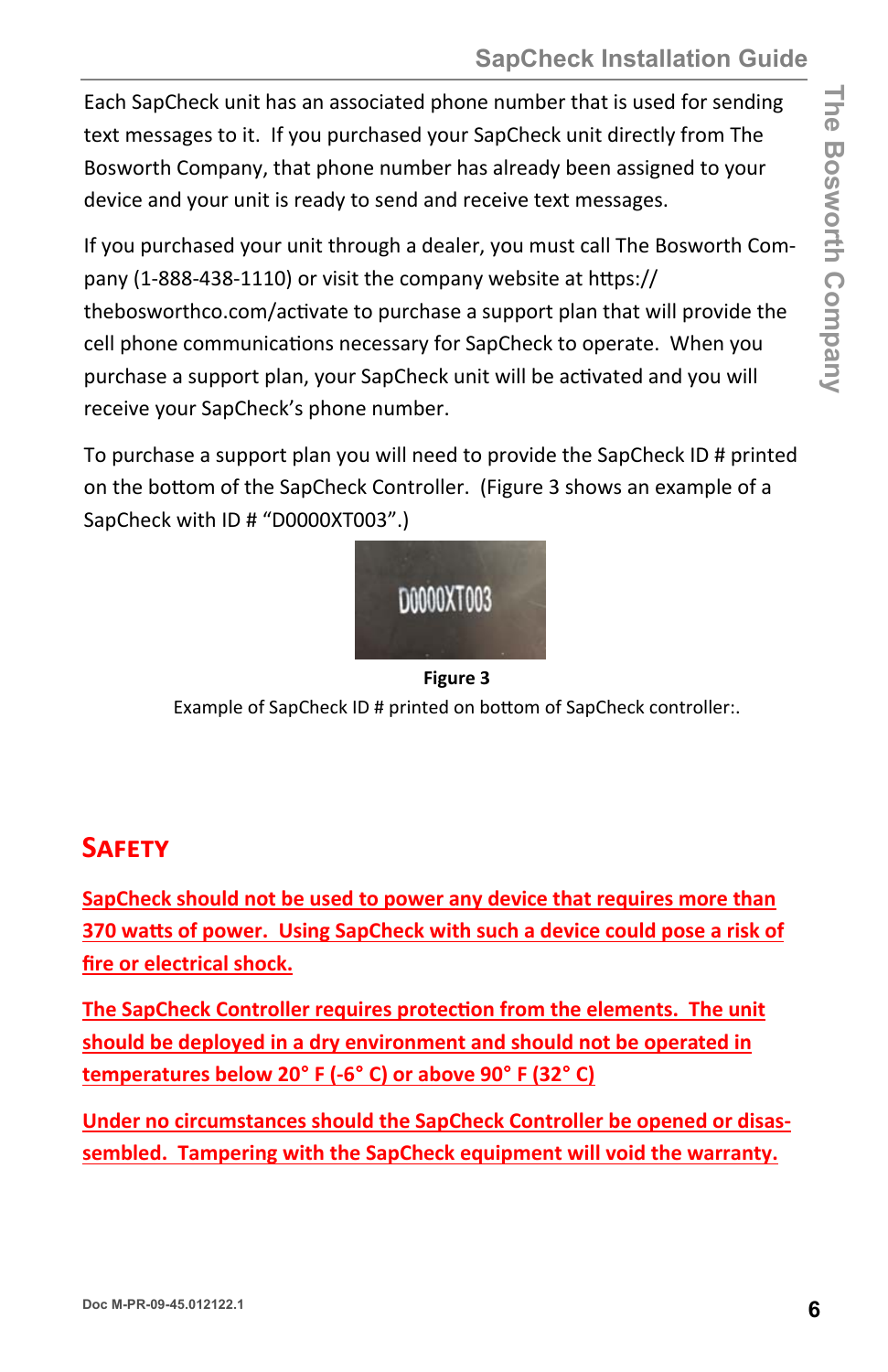| <b>DEFINITIONS</b>       |                                                                                                                                                                                                                                                                                                                                                                                                                                                                                                |  |
|--------------------------|------------------------------------------------------------------------------------------------------------------------------------------------------------------------------------------------------------------------------------------------------------------------------------------------------------------------------------------------------------------------------------------------------------------------------------------------------------------------------------------------|--|
| SapCheck Controller      | That portion of the SapCheck product that contains the<br>active electronics of the product. The product ID # is print-<br>ed on the bottom of the Controller unit.                                                                                                                                                                                                                                                                                                                            |  |
| <b>Command Number</b>    | SapCheck will only receive text commands from cell phone<br>numbers that it recognizes. Each of these numbers is re-<br>ferred to as a Command Number. The "set user" text com-<br>mand can be used to add or delete cell phone numbers<br>from this list.                                                                                                                                                                                                                                     |  |
| SapCheck Phone<br>Number | This is the phone # to which you will send text messages to<br>your SapCheck device. You can add this phone # to your<br>"Contacts" on your cell phone under the name "SapCheck".<br>(Note: if you have more than one SapCheck device, you may<br>want to list each in your Contacts giving it a unique name,<br>such as "SapCheck-Marshfield Rd".)                                                                                                                                            |  |
| Service mode             | When service mode is turned on, SapCheck will only re-<br>spond to text commands sent from The Bosworth Compa-<br>ny's service support line. This mode is only activated upon a<br>user's request and allows Bosworth to send and receive<br>diagnostic text messages to the unit for troubleshooting<br>purposes.                                                                                                                                                                             |  |
| Activated                | A SapCheck unit is "Activated" when its wireless communi-<br>cations components have been configured to send/receive<br>text messages on a cell phone network. To be activated, a<br>SapCheck unit must be covered by a Support Plan. An acti-<br>vated SapCheck has an assigned SapCheck phone #.                                                                                                                                                                                             |  |
| Inactive                 | A SapCheck unit is "Inactive" if its wireless communications<br>components have not been configured to send/receive text<br>messages. An inactive SapCheck unit has not been assigned<br>a SapCheck phone #.                                                                                                                                                                                                                                                                                   |  |
| Deactivated              | Unless a customer purchases additional support plan cover-<br>age, a SapCheck unit with an assigned phone # is Deactivat-<br>ed once the term of the Support Plan ends. When a Sap-<br>Check unit is deactivated, it can no longer send/receive text<br>messages and it no longer retains its originally assigned<br>SapCheck phone #. If a new Support Plan is purchased, a<br>new phone # is assigned to the unit and communications<br>are restored for the length of the new Support Plan. |  |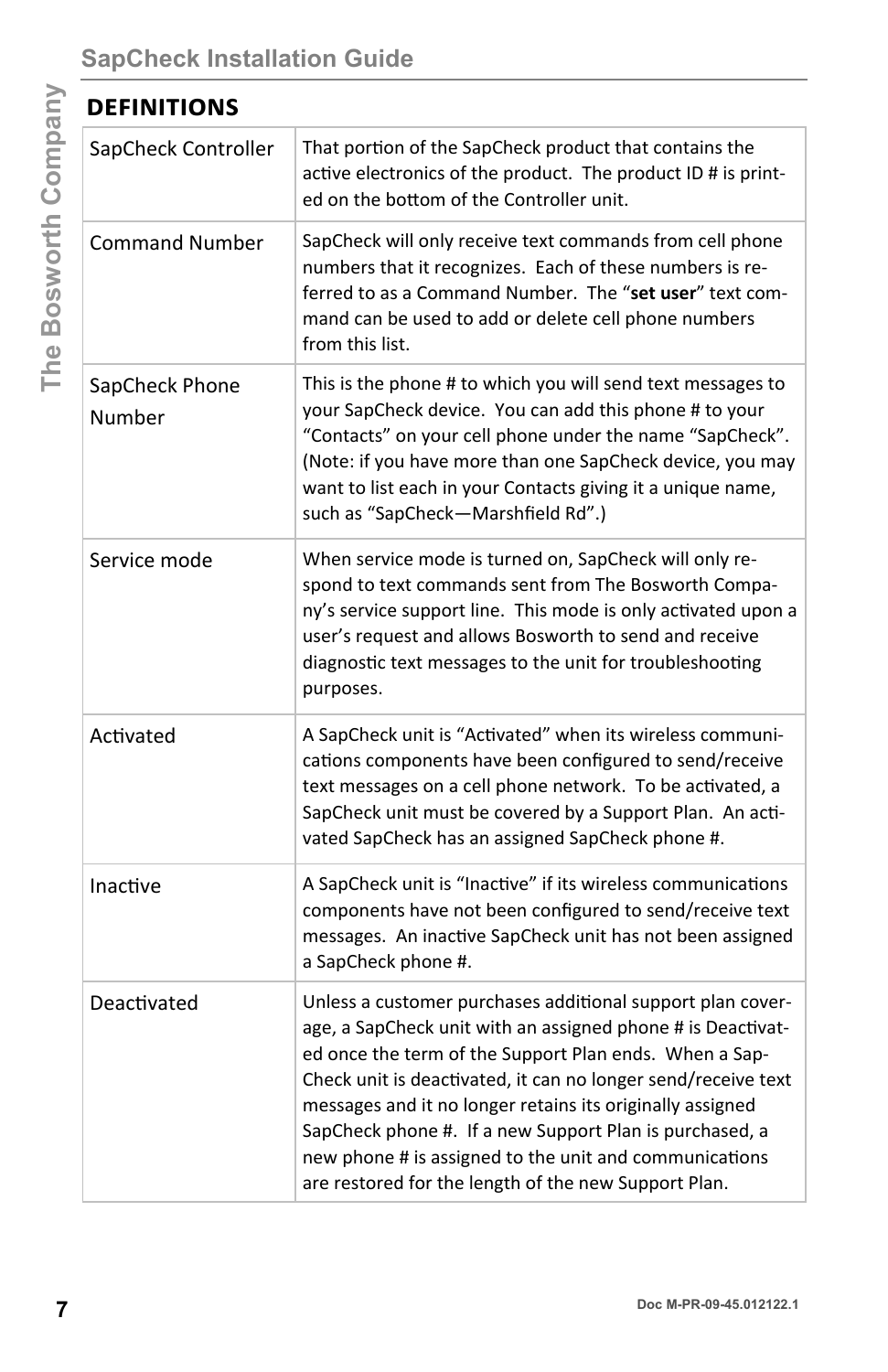**The Bosworth Company** 

The Bosworth Company

## **SAPCHECK COMPONENTS**



**Figure 4** 

- SapCheck Controller (**A**)
- Tank float switch (**B**)
- 12' insulated float switch cable (**C**)
- Wire assembly consisting of Male Sensor Connector Plug (D) with temperature sensor (**E**) and male vacuum sensor connector (**F**) and 2 terminated Float Switch wires (**G**)
- Vacuum Sensor transducer with female connector (**H**)
- Controller Power Cord (**J**)
- "Power In" Receptacle on Controller (**L**)
- "Power Out" Receptacle on Controller (**M**)
- MulƟ-sensor connector (**N**)
- Float Switch By-pass wire (**P**)
- Antenna (**Q**)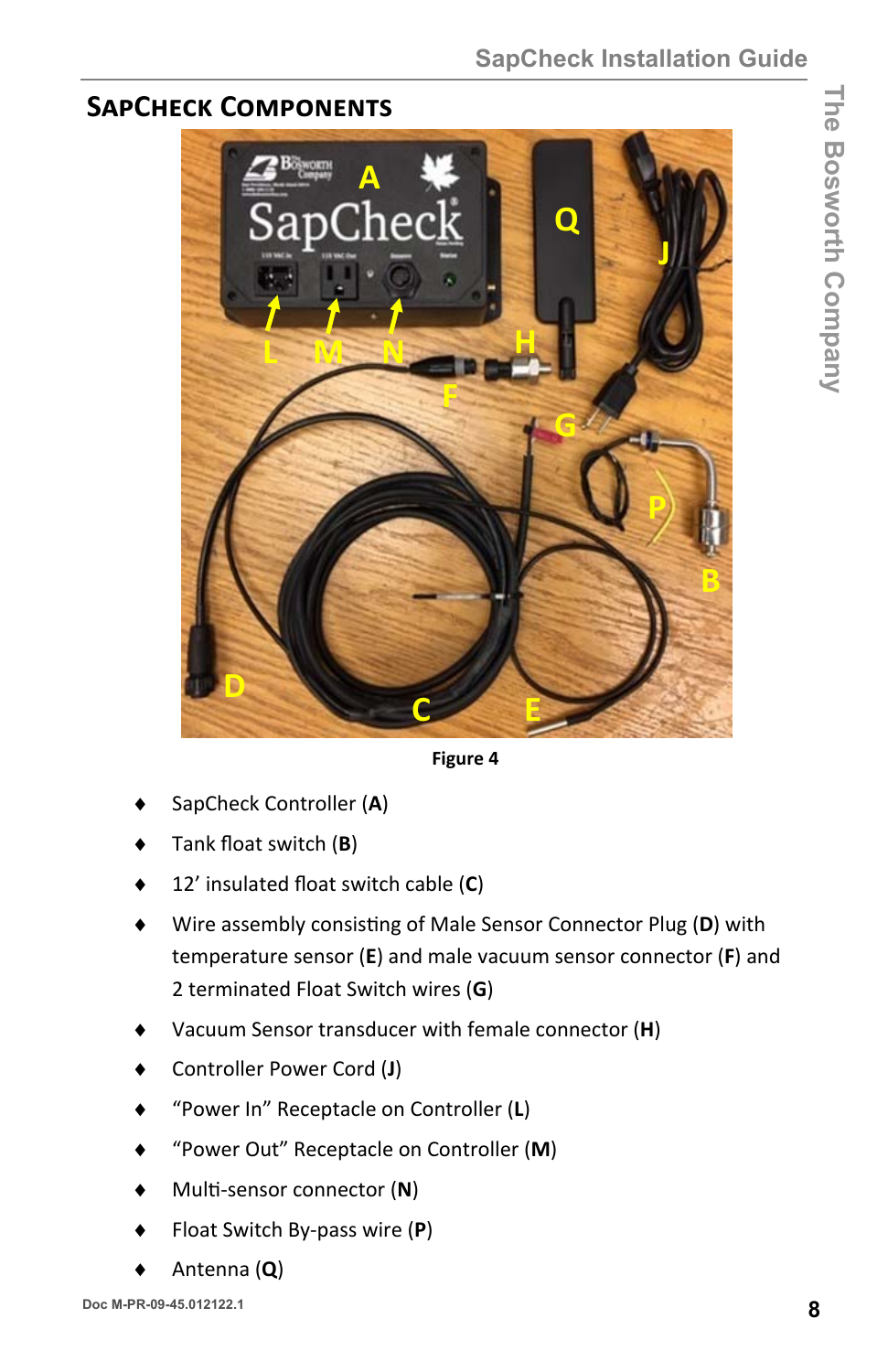#### **INSTALLATION**

## **TOOLS YOU WILL NEED**

| <b>INSTALLATION</b>                                                                   |                                                                                                                                                                                                                                                                                                                                                                                                                                                                         |
|---------------------------------------------------------------------------------------|-------------------------------------------------------------------------------------------------------------------------------------------------------------------------------------------------------------------------------------------------------------------------------------------------------------------------------------------------------------------------------------------------------------------------------------------------------------------------|
| <u>TOOLS YOU WILL NEED</u>                                                            |                                                                                                                                                                                                                                                                                                                                                                                                                                                                         |
| <b>Drill bits</b>                                                                     | Other                                                                                                                                                                                                                                                                                                                                                                                                                                                                   |
| 9/32" - Pump enclosure hole for tempera-<br>ture sensor                               | 1/8" NPT tap                                                                                                                                                                                                                                                                                                                                                                                                                                                            |
| 21/64" - Starter hole for vacuum transduc-<br>er (to be tapped 3/8" NPT)              | <b>Electrical tape</b>                                                                                                                                                                                                                                                                                                                                                                                                                                                  |
| 3/8" - Pump enclosure hole for float switch Teflon tape<br>cables                     |                                                                                                                                                                                                                                                                                                                                                                                                                                                                         |
| 13/32" - Float switch hole in sap collection<br>tank (Drill 2-34" above alert level.) | Adjustable wrench (for installing tank float<br>switch and vacuum transducer                                                                                                                                                                                                                                                                                                                                                                                            |
| <b>BEFORE YOU BEGIN</b>                                                               |                                                                                                                                                                                                                                                                                                                                                                                                                                                                         |
| sure that contains your vacuum pump.                                                  | be installed in a dry, ventilated enclosure that protects it from the elements.<br>These instructions assume that SapCheck will be installed in the same enclo-<br>Your SapCheck unit has been pre-configured to send text messages to the<br>cell phone number (a "Command Number") you provided. You can send<br>text messages to your SapCheck unit at the SapCheck phone number listed<br>with this installation note. We suggest you add this phone number to your |
| where SapCheck is operating.                                                          | "Contacts" on your cell phone, giving it the name "SapCheck" or, if you have<br>more than one SapCheck unit, a name referencing the sugarbush location<br>where the unit is deployed. That way, you will be receiving and sending text<br>messages either from/to "SapCheck" or from/to the sugarbush location                                                                                                                                                          |
| <b>INSTALLATION: SAPCHECK CONTROLLER</b>                                              |                                                                                                                                                                                                                                                                                                                                                                                                                                                                         |
| page 13.)                                                                             | Note: While you can add on any length to the cable connecting the Control-<br>ler to the tank float switch, there is only 30" of cable connecting the Sap-<br>Check Controller to the vacuum sensor. Be sure to choose a Controller loca-<br>tion that allows you to locate the vacuum sensor where you want it. (See                                                                                                                                                   |
| 1.<br>ler. (See page 3 for details.)                                                  | Locate the SapCheck controller (A) within your pump enclosure. (Make<br>sure that you have previously installed the antenna $(Q)$ onto the control-                                                                                                                                                                                                                                                                                                                     |
| 2.<br>on the top of the SapCheck box.                                                 | Attach the Male Sensor Connection Plug (D) to the Female Connector (N)                                                                                                                                                                                                                                                                                                                                                                                                  |
|                                                                                       | Doc M-PR-09-45.012122.1                                                                                                                                                                                                                                                                                                                                                                                                                                                 |

#### **BEFORE YOU BEGIN**

#### **INSTALLATION: SAPCHECK CONTROLLER**

- 1. Locate the SapCheck controller (**A**) within your pump enclosure. (Make sure that you have previously installed the antenna (**Q**) onto the controller. (See page 3 for details.)
- 2. Attach the Male Sensor Connection Plug (D) to the Female Connector (N) on the top of the SapCheck box.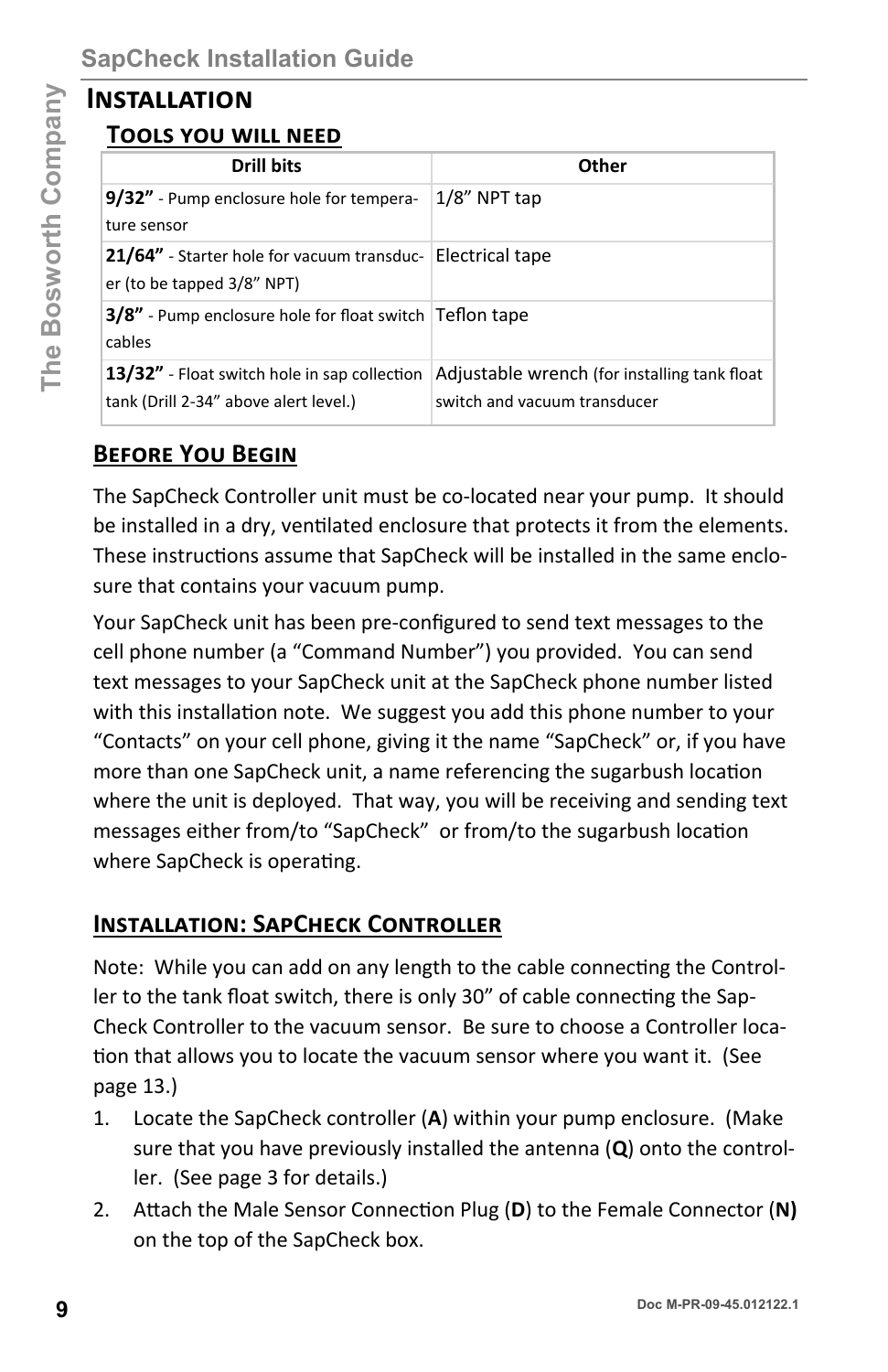**The Bosworth Company The Bosworth Company** 

#### **INSTALLATION STEPS (CONT'D)**





Figure 5a View from above Figure 5b View from inside tank

Figure 5a pictures tank wall from above, showing the installed float switch with exterior nut holding switch in place. The nylon washer fits between the inside nut (non-rotating) and inside tank wall to ensure secure fit with no leakage.

Figure 3b shows installed float switch, with bottom of switch roughly 3-1/2 in from top of tank. Center of hole drilled to accommodate float switch (13/32 in diameter) was located 5/8 in from top of tank.

#### **INSTALLATION: TANK FLOAT SWITCH**

The tank float switch (B) is to be installed in your sap collection tank. The maximum tank wall thickness that the float switch can accommodate is 3/8 in. The switching end of the float switch must be installed pointing down.

> **Note:** If you do not wish to install the Tank Float Switch provided, simply connect the two Float Switch (**G**) wires coming from the Male Sensor Connector Plug (**D**) to the Float Switch By-pass wire (**P**).

1. Determine the desired sap level height in your collection tank at which you want the SapCheck unit to send you a Sap Alert Level message. Using the 13/32" drill bit, drill a hole 2-3/4" above this height in your tank to mount the float switch. Remove the nut from the Float Switch (**G**) and pass the float switch wires through this hole from inside the tank wall out. (Ensure that the nylon washer sits between the inside tank wall and the interior float switch nut.) Pass the nut over the wires on the outside and secure the nut onto the exposed threads of the tank float switch using an adjustable wrench.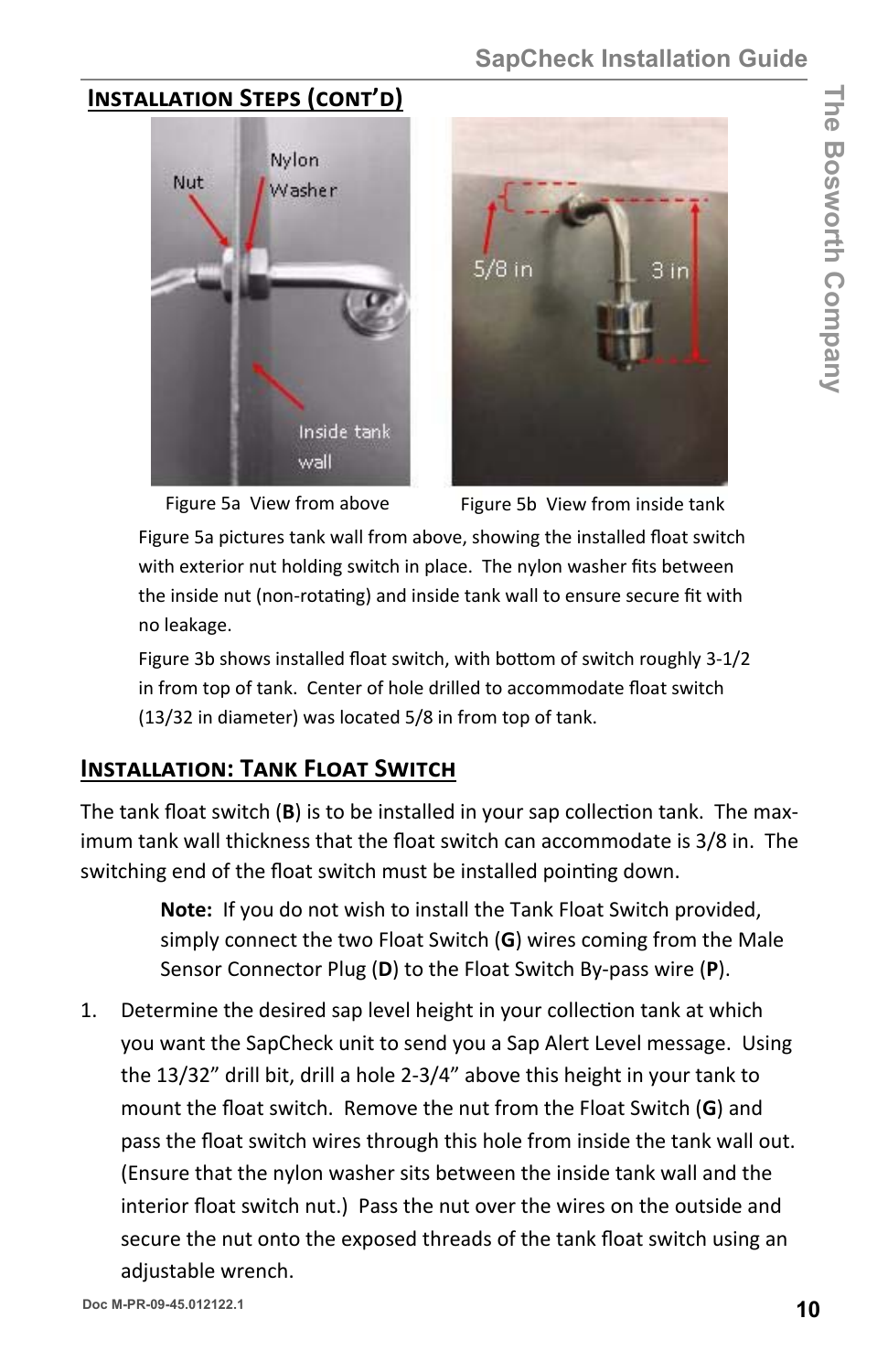# **SapCheck Installation Guide**



(6a) Remove red nut from one of the Posi-tab terminals on the 12' float switch cable and insert one of the bared end float switch wires through the red nut. (6b) Insert the bared end wire into the other end of the Posi-tab terminals. Screw the red nut from (6a) onto the Posi-tab terminal in (6b) into which the float switch wire has been inserted. When the red nut is completely screwed onto the Positab terminal, pull on the float switch wire (6d) to test that a solid connection has been made. Repeat to connect the other float switch wire to the remaining float

#### **TANK FLOAT SWITCH (CONT'D)**

2. Drill a 3/8" hole in the pump enclosure near where the SapCheck Controller is to be located. Pass the end of the 12' float switch cable (**C**) through this hole and connect the cable to the SapCheck Float Switch wires (**G**) using the red Posi-Tap connectors. (See Figure 6.) Wrap the connections with waterproof electrical tape. (Note: If your sap collection tank is further than 12 feet from the SapCheck Controller, you can splice additional wires onto the existing Float Switch wires without affecting the operation of the Float Switch.) **11 11 11 Example 12 Comparist Comparist Comparist Comparist Comparist Comparist Comparist Comparist Comparist Comparist Comparist Comparist Comparist Comparist Comparist Comparist Comparist Comparist Comparist Com**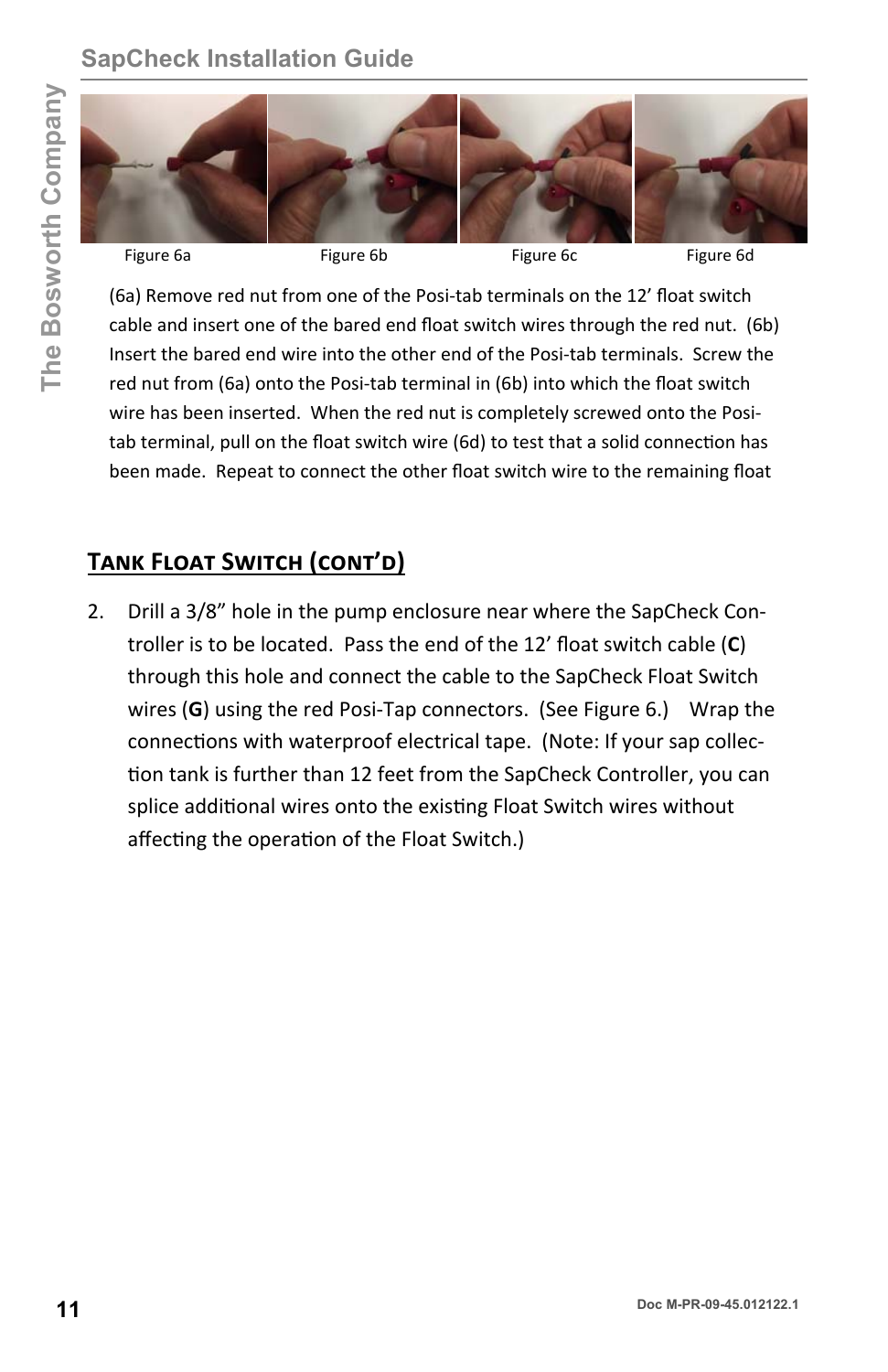#### **TEMPERATURE SENSOR**

1. Drill a 9/32" hole in the pump enclosure box near where the SapCheck Controller is located and pass the temperature sensor (**E**) from inside the enclosure to the outside. (See Figure 7.) Ensure that the end of the temperature sensor probe is exposed to the outside temperature.



Figure 7a **Figure 7b** Figure 7b Figure 7c

(7a) shows temperature probe being inserted through 9/32" diameter hole in floor of pump enclosure box. (7b) shows temperature sensor installed through a hole in the floor of the pump enclosure box. (7c) shows the metal end of the temperature probe located outside and below the pump enclosure box. The metal end tip of temperature sensor must be exposed to the outside air to correctly register outside temperature. The probe tip should be located at least 12 inches away from the pump enclosure box so that it does not register heat being radiated in the area immediately near the box by the equipment operating within.

#### **VACUUM SENSOR**

SapCheck's vacuum sensor is normally installed in the mainline near the pump inlet. However, it can be installed wherever you want to measure vacuum in the your system. Note, though, that there is a little less than 3-1/2' of cable connecting the vacuum sensor to the SapCheck Controller. Determining the mounting location of one will impact the mounting loca-Ɵon of the other.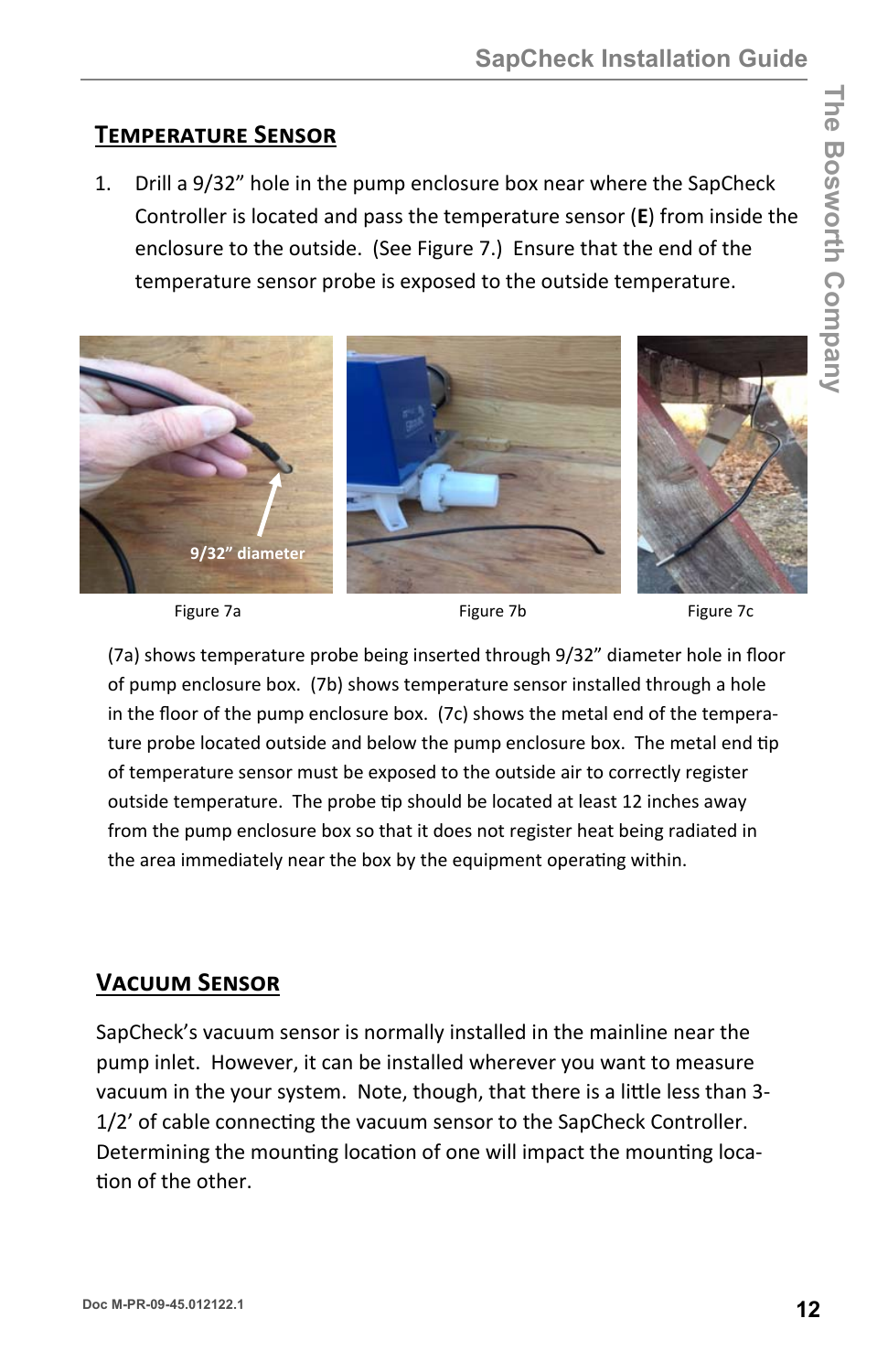# **SapCheck Installation Guide**

For best results, the vacuum sensor should be installed so that it avoids coming in contact with sap. In particular, the sensitive transducer head of the sensor can be damaged if it is exposed to a forceful sap spray created as a result of rapid pressurization of the sap lines (caused, for example, by opening a valve to admit air pressure to the line.) We recommend creating a "baffle" of the kind shown in the image below which both lofts the sensor away from sap flow in the mainline and helps protect the sensor from the impact of sap spray in the event of rapid pressurization of the line. (See Figure 8a.)



Figure 8a

- 1. Tap a 1/8" NPT hole in the tubing plug. (First drill a 21/64" hole and then use a tapping tool to create a 1/8" NPT tap inside the hole.) Note: Locate this tapped hole so that it can connect to the Sap-Check Controller using the approximately 30" long wire coming from the Controller and terminating in the male vacuum sensor connector (**F**).
- 2. Use a wrench to install the vacuum sensor transducer (**H**) into the tapped hole, first applying Teflon tape for a leak-proof connection.
- 3. Connect the male vacuum sensor plug (**F**) into the female receptacle on the vacuum sensor transducer (**H**), being careful to align the clip of F to snap over the tab of H. (See Figure 8.)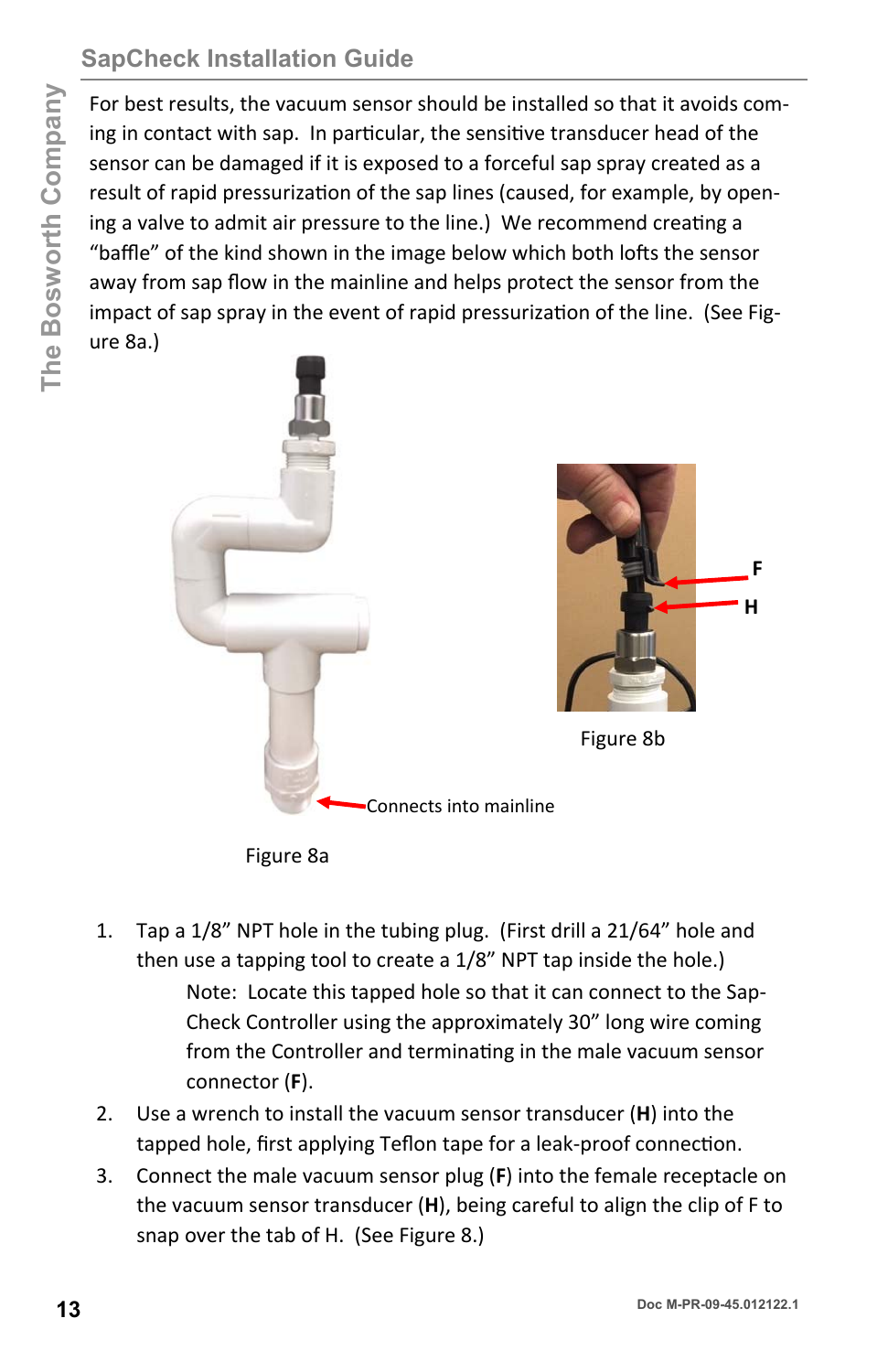#### **Controller & Pump Power Connections**

- 4. Connect your vacuum pump to 120 VAC Out power receptacle (M) on the SapCheck Controller. If your vacuum pump has an ON/OFF switch, set it to the ON position.
- 5. Connect the female end of the Controller power cord (**J**) into the male 120 VAC In power plug (**L**) on the Controller and plug the other end of this cord into 120 VAC power. The green light on the SapCheck Controller will illuminate. Within 2 minutes, you will receive a "text indicating SapCheck and the SapCheck software version that is running. *(Ensure that your cell phone is powered on and has recepƟon.)*

SapCheck is now ready to receive and respond to text message commands from your cell phone to monitor and control your vacuum pump operation.

#### **Controller & Pump ConnecƟons with PowerToggle Accessory**

- 4. Note: If you are installing SapCheck with the PowerToggle accessory, plug your vacuum pump into the "Power-out-to-pump" receptacle on the PowerToggle. (See Figure 9.)
- 5. Plug the SapCheck power cord into the "Power-out-to-Sapcheck" receptacle on the PowerToggle.
- 6. Plug the 3-plug end of the PowerToggle control wire (terminated with small green connection on the other end) into the outlet power jack on SapCheck. Plug the other end of this cable with the green connection into the control receptacle on the side of the PowerToggle.
- 7. Optionally, plug any electrical device (e.g., heat lamp) whose on/off state you want to "toggle" with your pump (i.e., pump on/device off OR pump off/device ON) into the "Power-out-to-heat-source" receptacle on the PowerToggle.
- 8. Plug the PowerToggle power cord into the AC power in receptacle on the PowerToggle and plug the other end into 120 VAC power.





Input control connecƟon from SapCheck outlet power jack



120VAC power in

**Figure 9**